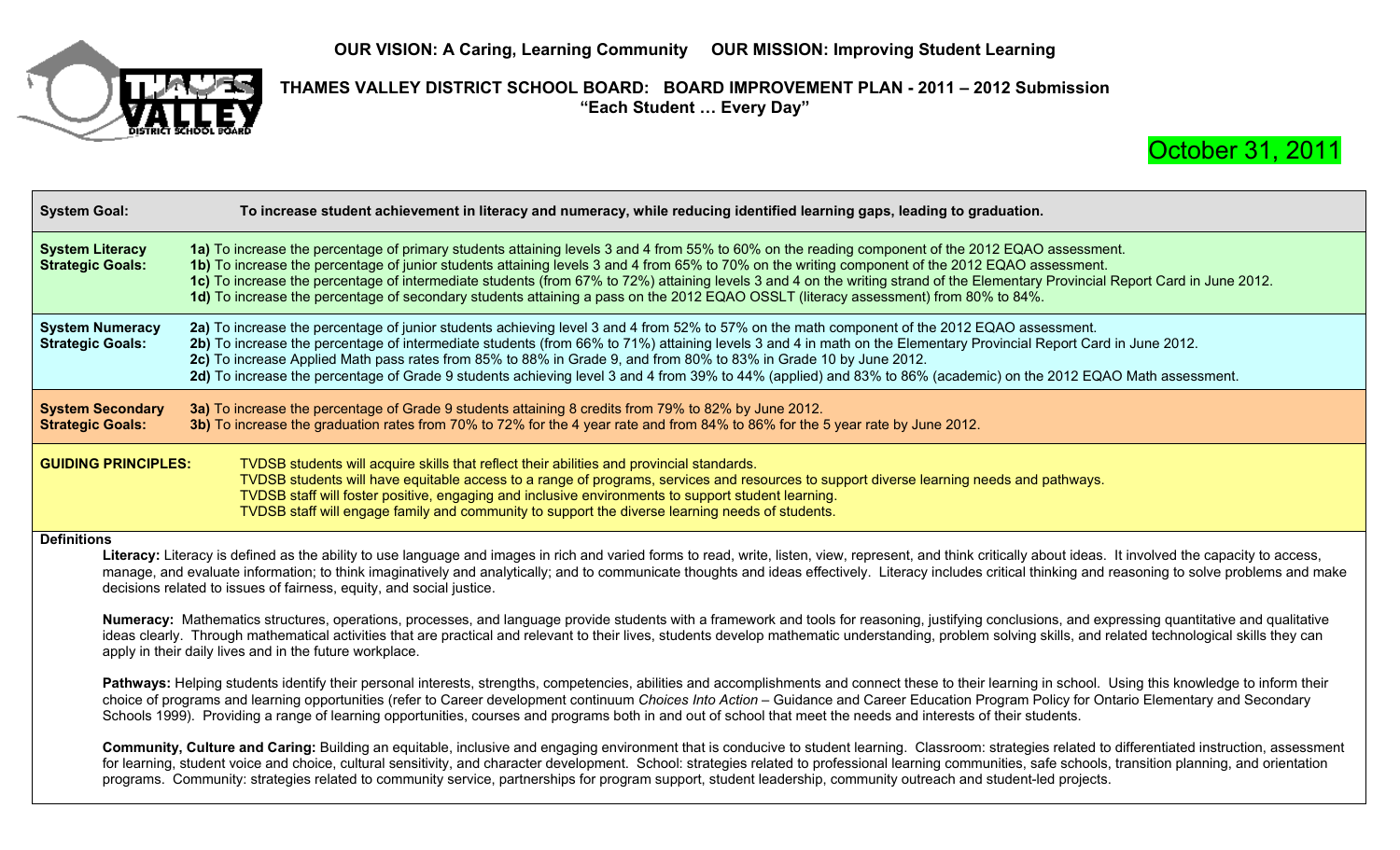## **TVDSB: Board Improvement Plan 2011-2012: System Literacy Strategic Goals – October 31, 2011**

System Literacy Strategic Goals: 1a) To increase the percentage of primary students attaining levels 3 and 4 from 55% to 60% on the reading component of the 2012 EQAO assessment.<br>1b) To increase the percentage of junior st

1c) To increase the percentage of intermediate students (from 67% to 72%) attaining levels 3 and 4 on the writing strand of the Elementary Provincial Report Card in June 2012.<br>1d) To increase the percentage of secondary st

| <b>Needs</b><br><b>Assessment</b>                                                                                                                                                                                                                                                               | <b>SEF</b> | <b>Strategies/Actions</b>                                                                                                                                                                                                                                                                                                                                                                                                                                                                 | <b>Professional Learning</b>                                                                                                                                                                                                                                                                                                                                                                                                                             | <b>Monitoring</b>                                                                                                                                                                                                                                                                                                                                                                                                                                                                                                                            | <b>Resources</b>                                                                                                                                                                                                                                                                                                                                                                                                                                                                                                                                                                                                                                                                                                                                                                                 | <b>Responsibility</b>                                                                                                                                         | <b>Evaluation</b>                                                                                        |
|-------------------------------------------------------------------------------------------------------------------------------------------------------------------------------------------------------------------------------------------------------------------------------------------------|------------|-------------------------------------------------------------------------------------------------------------------------------------------------------------------------------------------------------------------------------------------------------------------------------------------------------------------------------------------------------------------------------------------------------------------------------------------------------------------------------------------|----------------------------------------------------------------------------------------------------------------------------------------------------------------------------------------------------------------------------------------------------------------------------------------------------------------------------------------------------------------------------------------------------------------------------------------------------------|----------------------------------------------------------------------------------------------------------------------------------------------------------------------------------------------------------------------------------------------------------------------------------------------------------------------------------------------------------------------------------------------------------------------------------------------------------------------------------------------------------------------------------------------|--------------------------------------------------------------------------------------------------------------------------------------------------------------------------------------------------------------------------------------------------------------------------------------------------------------------------------------------------------------------------------------------------------------------------------------------------------------------------------------------------------------------------------------------------------------------------------------------------------------------------------------------------------------------------------------------------------------------------------------------------------------------------------------------------|---------------------------------------------------------------------------------------------------------------------------------------------------------------|----------------------------------------------------------------------------------------------------------|
| <b>Primary Reading:</b><br>Percent at level 3 or 4<br>EQAO has decreased<br>from 56% in 2009/10 to<br>55% in 2010/11.<br>Provincial rate is 65%<br>10/11 ELL reading (40%)<br>is below prov. rate (54%).                                                                                        |            | <b>TBD</b> Literacy<br>Direct that all classroom instruction be based on the Ontario<br>Curriculum expectations<br>Indicate that literacy connections in all subject areas shall be explicit,<br>communicated and modeled<br>Direct that the Balanced Literacy document be the basis for the<br>planning and instruction in all classrooms<br>Direct schools regarding an elementary expectation of 100 minute<br>literacy blocks                                                         | Expected grade appropriate curriculum to be<br>taught<br>Expected cross-curricular connections with<br>literacy<br>Embed literacy within subject specific<br>courses<br>Early learning and emergent curriculum<br>implementation                                                                                                                                                                                                                         | Principal classroom walkthroughs (percent of classes<br>where literacy is embedded in the curriculum)<br>Number of School Improvement Plans with cross-<br>curricular connections<br>Superintendent visits & Family of Schools<br>School Improvement Networks                                                                                                                                                                                                                                                                                | <b>Ainistry Documents</b><br>Ontario Curriculum Documents; The Full Day Learning - Kindergarten Program; Literacy<br>Numeracy Secretariat (LNS) Resources; Guides to Effective Literacy Instruction and<br>Mathematics for Primary and Junior Grades; Think Literacy; Growing Success; Learning<br>For All: First Nations, Métis, Inuit Education Policy Framework: English Language<br>Learners (ELLs) & English Literacy Development (ELD) Policies and Procedures K-12;<br>Ontario's Equity & Inclusive Education (EIE) Strategy<br><b>Board Documents</b>                                                                                                                                                                                                                                    | School<br>Administrators<br>Superintendents<br>(SOS)<br>Learning Supervisors Phonological<br>Learning<br>Coordinators<br>·Literacy Coaches<br>Reading Support | <b>Education Quality</b><br>and Accountability<br>Office (EQAO)<br>Awareness<br>Developmental<br>Reading |
| 10/11 Spec Ed reading<br>(12%) is below prov. rate<br>$(30\%)$ .<br><b>Primary Writing: Percent</b><br>at level 3 or 4 EQAO has<br>decreased from 61% in<br>2009/10 to 59% in<br>2010/11. Provincial rate is<br>73%.                                                                            |            | Conduct professional learning sessions for administrators and staff<br>that focus on content, rationale and implementation of balanced<br>literacy through effective teaching and planning strategies in the<br>classroom<br>Demonstrate high yield strategies that support the reading/writing<br>connection in professional learning sessions and Learning Cycles<br>Support the use of the TVDSB School Improvement Expectations<br>documents, 2010-11                                 | Expected implementation of balanced literacy<br>in all classrooms<br>Increased understanding of content &<br>rationale of balanced literacy<br>Expected reading/writing connection<br>embedded in all instruction                                                                                                                                                                                                                                        | Number of requests from schools for JK-8 Support<br>District School Reviews/ School Effectiveness<br>Framework (SEF) - number of schools with balanced<br>literacy focus<br>Number and topic of Professional Learning<br>opportunities offered<br>Number of participants (administrators and teachers) at<br>Professional Learning opportunities                                                                                                                                                                                             | TVDSB Balanced Literacy documents; Assessment and Evaluation Guiding Principles;<br>TVDSB School Improvement Expectations documents, 2010-11; TVDSB Time Allocation<br>Guidelines<br>Human Resources<br>Early Childhood Educators; Literacy Coaches; Reading Support Teachers; ESL/ELD<br>Teachers; Early Years Teachers; Learning Coordinators; School Administrators<br>Other Resources<br>First Class, memos, directives; Professional development/learning sessions; Program                                                                                                                                                                                                                                                                                                                 | Teachers<br><b>ESL/ELD Teachers</b><br>·Research and<br>Assessment<br>• Teachers                                                                              | Assessment (DRA)<br>GB+ French<br>Reading<br>Assessment<br><b>Report Cards</b>                           |
| 10/11 ELL writing (51%) is<br>below prov. rate (66%).<br>10/11 Spec Ed writing<br>(28%) is below prov. rate<br>$(48%)$ .<br>Junior Reading: Percent<br>at level 3 or 4 EQAO has<br>increased from 68% in<br>2009/10 to 70% in<br>2010/11. Provincial rate is<br>74%.<br>10/11 ELL reading (46%) |            | Conduct professional learning sessions and facilitate Learning Cycles<br>that focus on the use of varied assessment strategies (for/of/as<br>learning) to collect appropriate data to drive instruction<br>Incorporate Differentiated Instruction and Assessment (DIA) and<br>Instructional Intelligence (II) strategies that focus on the learning needs<br>of all students in all aspects of professional learning sessions and<br><b>Learning Cycles</b>                               | Focused Collaborative Inquiry process and<br>approach<br><b>EQAO Preparation and Planning</b><br>Teacher moderation<br>Assessment for, of and as learning<br>DIA & Il strategies (e.g., Role, Audience,<br>Format, Topic (RAFT), tiering, learning<br>styles, flexible grouping, shared responsibility .<br>for learning)<br>Analysis and use of data to determine next<br>steps for instruction<br>Use of information technology in program<br>delivery | Number of Learning Cycles in each school<br>Learning Cycle classroom data for next cycle of<br>instruction<br>Principal classroom walkthroughs - number of teachers<br>engaged in moderation, number of classes where DIA<br>strategy applied<br>Superintendent visits & Family of Schools<br>District School Reviews/ School Effectiveness<br>Framework - Number of schools with DIA focus<br>DRA or GB+, Phonological Awareness, and EQAO<br>data & results reviewed<br>District Reviews - number of schools with appropriate<br>follow-up | Services JK-8 Support Team; Release time for Learning Cycles & PD; DIA/II Task Force;<br>Literacy Task Force(s); Print and online resources; Integration of classroom learning<br>technologies (e.g., Smartboards, document cameras); Assistive technologies; Program<br>Services supports: First Nations, Metis, and Inuit (FNMI); English as a Second Language<br>(ESL) and English Literacy Development (ELD); Special Education; French as a Second<br>Language (FSL)<br>Data Sources<br>Developmental Reading Assessment (DRA) kits: DRA 2 for Primary and DRA for Junior;<br>GB+ for French Immersion schools; Class Profiles / Student Profiles; Phonological<br>Awareness; Education Quality and Accountability Office (EQAO); ELL)/Native Language<br>(NL) data ; FNMI achievement data |                                                                                                                                                               |                                                                                                          |
| is below prov. rate (56%).<br>10/11 Spec Ed reading<br>(26%) is below prov. rate<br>$(36\%)$ .                                                                                                                                                                                                  |            | Provide schools with specific literacy resources and support that<br>promote fair and equitable access and learning for all (ELLs, Special<br>Education, FNMI, FSL)<br>Conduct detailed analyses of DRA or GB+, EQAO and other data to<br>identify strengths and needs of student sub-groups                                                                                                                                                                                              | Recognize and address the individual needs<br>of all learners                                                                                                                                                                                                                                                                                                                                                                                            | Number & type of resources in inventory and use<br>Number of requests for IT support<br>Number of students in unique populations (ELLs, Spec.<br>Ed., FNMI) for scope, size, needs, and progress                                                                                                                                                                                                                                                                                                                                             |                                                                                                                                                                                                                                                                                                                                                                                                                                                                                                                                                                                                                                                                                                                                                                                                  |                                                                                                                                                               |                                                                                                          |
| Junior Writing: Percent<br>at level 3 or 4 EQAO has<br>increased from 63% in<br>2009/10 to 65% in<br>2010/11. Provincial rate<br>is 73%.<br>10/11 ELL writing (49%) is                                                                                                                          |            | Numeracy<br>Link literacy and numeracy by providing literacy strategies to support<br>the teaching of the 4 Step Problem Solving Model (reading<br>comprehension strategies, making connections between writing and<br>communication)                                                                                                                                                                                                                                                     | Use literacy to support the teaching of math                                                                                                                                                                                                                                                                                                                                                                                                             | Principal classroom walkthroughs - number of classes<br>where literacy is embedded in numeracy instruction;<br>number of classes using 3 Step Problem Solving Model<br>Number of schools engaged in linking literacy with<br>numeracy                                                                                                                                                                                                                                                                                                        | Documents<br>Guides to Effective Literacy Instruction and Mathematics for Primary and Junior Grades<br>Think Literacy; Growing Success; LNS Resources; Math Organizational Frameworks<br>Human Resources<br>Numeracy/Literacy Coaches; Reading Support Teachers; Learning Coordinators                                                                                                                                                                                                                                                                                                                                                                                                                                                                                                           | School<br>Administrators<br>$\bullet$ SOs<br>• Learning Supervisors<br>• Teachers                                                                             |                                                                                                          |
| below prov. rate (61%).<br>10/11 Spec Ed writing<br>(22%) is below prov. rate<br>(36%).<br>OSSI T:<br>Percent (1 <sup>ST</sup> time) students<br>being successful has<br>decreased from 82% in<br>09/10 to 80% in 2010/11<br>10/11 Spec Ed board rate<br>(53%) is above prov. rate              |            | Pathways<br>Provide additional literacy supports and resources beyond the<br>classroom                                                                                                                                                                                                                                                                                                                                                                                                    | Embed literacy in all after/before school<br>activities<br>Address the literacy gaps and needs of all<br>students including those requiring additional<br>supports<br>Readiness for school                                                                                                                                                                                                                                                               | Number of participants at events and programs<br>FNMI data on literacy and early intervention rates<br>Number of Transition Plans reviewed and completed                                                                                                                                                                                                                                                                                                                                                                                     | Documents<br>Building Pathways to Success; Learning for All; Growing Success; Grade 8 to 9<br>Transitions; FNMI Education Policy Framework; Grade 8 to 9 Transition Plans; Parent<br>Resources<br>Human Resources<br>Learning Coordinator; Teacher on Special Assignment (TOSA); Student Success<br>Teacher (SST)<br>unding<br>Thames Valley Neighbourhood Early Learning Program (TVNELP); Homework clubs;<br>After school programs; FNMI Mentoring Program; Transition Planning conference;<br>Student Advisory Councils; Ontario Focused Intervention Project (OFIP) tutoring                                                                                                                                                                                                                 |                                                                                                                                                               |                                                                                                          |
| $(43%)$ .<br>65% of Junior student<br>writing marks are at level<br>3 & 4 on the final Report<br>Card 2010/11.<br>67% of Intermediate<br>student writing marks are<br>at level 3 or 4 on the final<br>Report Card 2010/11.                                                                      |            | <b>Community, Culture &amp; Caring</b><br>Support school based and board initiatives that promote a positive<br>learning environment, parental engagement, literacy in the home, and<br>English language development<br>Provide and support the use of literacy material for parents to support<br>the needs of their children<br>Provide training and support for the integration of character education<br>and equity and inclusive education in all school and classroom<br>activities | Knowledge of accessing community<br>resources & supports<br>Awareness of safety, violence, and<br>harassment issues in schools.<br>Strategies & knowledge on how to engage<br>parents<br>Equity and inclusive education strategies                                                                                                                                                                                                                       | Participation rates, teacher/student/parent<br>Perceptual data<br>Reports to School Council<br>Number of community partners and participants                                                                                                                                                                                                                                                                                                                                                                                                 | Documents<br>Ontario's Equity & Inclusive Education (EIE) Strategy; Finding Common Ground; Ontario<br>Parent Involvement Policy; Safe Schools Action Plans; TVDSB policies; Safe School<br>Student survey results; Parent Brochures; Character Education JK to 12;<br>Human Resources<br>Public Affairs and Community Relations; Parent facilitators working with age appropriate<br>resources in literacy; Volunteers and community partners; Partnerships with child and<br>youth agencies and services; Board staff<br>unding<br>Violence Prevention Programs; Reception plans for newcomers; Early Learning<br>information sessions for families; Family Literacy Centres and events; Equity and<br>Inclusive Education                                                                      |                                                                                                                                                               |                                                                                                          |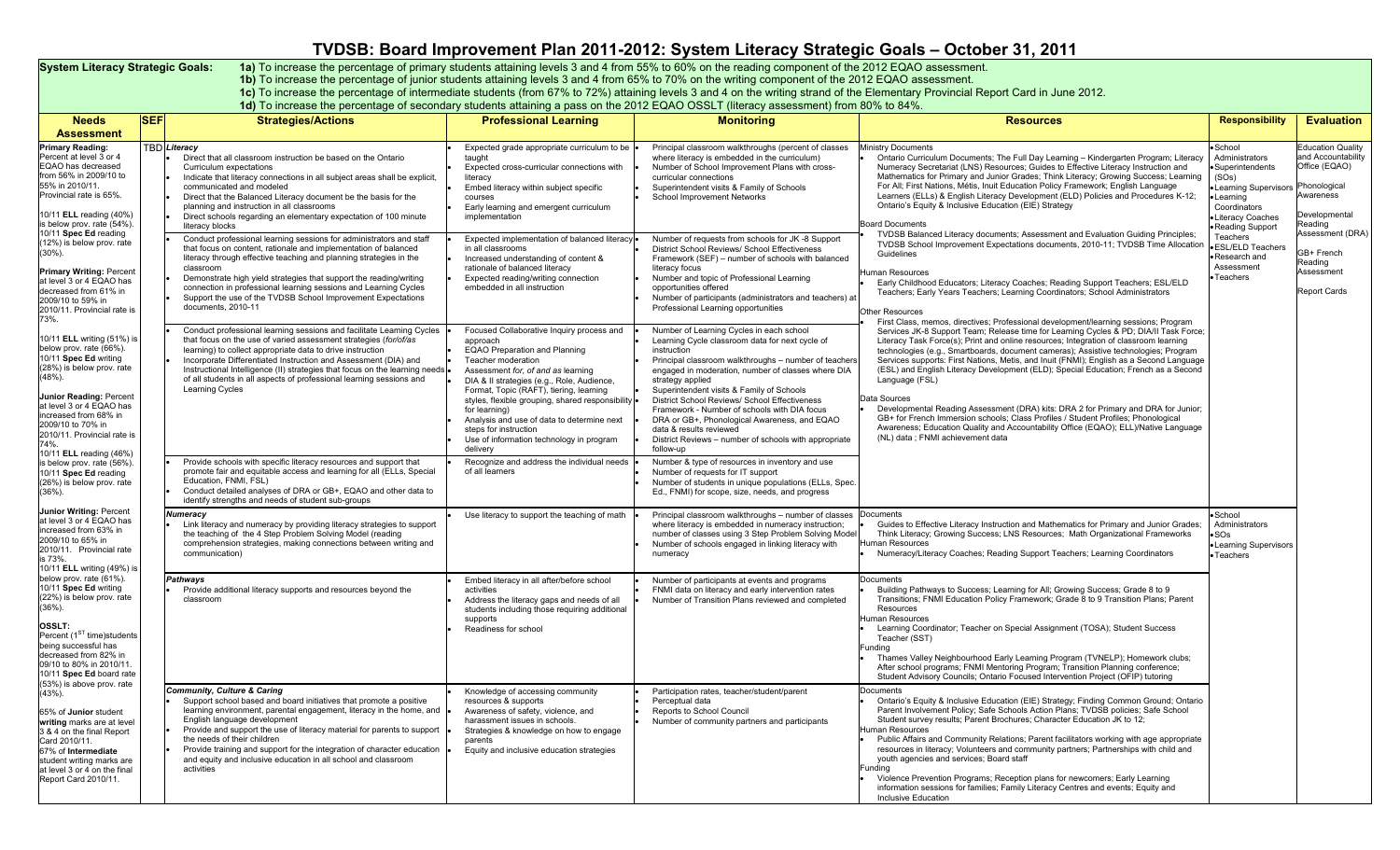## **TVDSB: Board Improvement Plan 2011-2012: System Numeracy Strategic Goals – October 31, 2011**

S**ystem Numeracy Strategic Goals: 2a)** To increase the percentage of junior students achieving level 3 and 4 from 52% to 57% on the math component of the 2012 EQAO assessment.<br>2b) To increase the percentage of intermediate

2c) To increase Applied Math pass rates from 85% to 88% in Grade 9, and from 80% to 83% in Grade 10 by June 2012.<br>2d) To increase the percentage of Grade 9 students achieving level 3 and 4 from 39% to 44% (applied) and 83%

| <b>Needs</b><br><b>Assessment</b>                                                                                                                                                                                                                                                                               | <b>SEF</b> | <b>Strategies/Actions</b>                                                                                                                                                                                                                                                                                                                                                                                                                                                                                                                                                                                                                                                                                                                                                                                                                                                                                                                                                                                                                                                 | <b>Professional Learning</b>                                                                                                                                                                                                                                                                                        | <b>Monitoring</b>                                                                                                                                                            | <b>Resources</b>                                                                                                                                                                                                                                                                                                                                                                                                                                                                                                                                                                                                                                                                                                                                                                                                                                           | <b>Responsibility</b>                                                                                  | <b>Evaluation</b>                                                                           |                                                                                                                                             |                                                                    |
|-----------------------------------------------------------------------------------------------------------------------------------------------------------------------------------------------------------------------------------------------------------------------------------------------------------------|------------|---------------------------------------------------------------------------------------------------------------------------------------------------------------------------------------------------------------------------------------------------------------------------------------------------------------------------------------------------------------------------------------------------------------------------------------------------------------------------------------------------------------------------------------------------------------------------------------------------------------------------------------------------------------------------------------------------------------------------------------------------------------------------------------------------------------------------------------------------------------------------------------------------------------------------------------------------------------------------------------------------------------------------------------------------------------------------|---------------------------------------------------------------------------------------------------------------------------------------------------------------------------------------------------------------------------------------------------------------------------------------------------------------------|------------------------------------------------------------------------------------------------------------------------------------------------------------------------------|------------------------------------------------------------------------------------------------------------------------------------------------------------------------------------------------------------------------------------------------------------------------------------------------------------------------------------------------------------------------------------------------------------------------------------------------------------------------------------------------------------------------------------------------------------------------------------------------------------------------------------------------------------------------------------------------------------------------------------------------------------------------------------------------------------------------------------------------------------|--------------------------------------------------------------------------------------------------------|---------------------------------------------------------------------------------------------|---------------------------------------------------------------------------------------------------------------------------------------------|--------------------------------------------------------------------|
| Primary EQAO Math<br>Percent at level 3 or 4 has<br>decreased from 64% in<br>2009/10 to 58% in<br>2010/11, and is below the<br>provincial rate (69%).<br>2010/11 Gender results:<br>58% of males and 59% o<br>females achieved level 3<br>or 4.<br>2010/11 ELL math (45%)<br>is below provincial rate<br>(60%). | <b>TBD</b> | Literacy<br>Provide examples and strategies to assist teachers in providing instruction on<br>reading comprehension of math problems                                                                                                                                                                                                                                                                                                                                                                                                                                                                                                                                                                                                                                                                                                                                                                                                                                                                                                                                      | Reading comprehension as it applies to<br>math                                                                                                                                                                                                                                                                      | Principal Classroom walkthroughs<br>Evidence of reading comprehension materials                                                                                              | <b>Ministry Documents</b><br>Ontario Curriculum documents; Guides to Effective Literacy and Mathematics for<br>Primary and Junior Grades; Guides to Effective Instruction in Mathematics K-6 and<br>TIP4RM; TIPS 4RM Ministry Resources; Think Literacy - Math document<br><b>Board Documents</b><br>Organizational Frameworks K-8 documents; TVDSB School Improvement<br>Expectations documents, 2010-11; Assessment and Evaluation; Differentiated<br>Instruction kits; Instructional Intelligence; Inventory of Math Skills - Intermediate<br>Human Resources<br>Numeracy and Literacy Coaches; Learning Coordinators; ESL/ELD Teachers,<br>Learning Support Teachers; Secondary Math Learning Teams; Research and<br>Assessment Services; Program Services JK-6 Support Team; K-6 Math Task<br>Force; DIA/II Task Force; Student Success Teacher Teams |                                                                                                        | Supervisory Officers EQAO<br>earning<br>Supervisors                                         | Pass rates                                                                                                                                  |                                                                    |
|                                                                                                                                                                                                                                                                                                                 |            | <b>Numeracv</b><br>Direct that all instruction be based on grade appropriate Ontario Curriculum<br>expectations<br>Establish and direct schools regarding an elementary expectation of 60 minute<br>math blocks                                                                                                                                                                                                                                                                                                                                                                                                                                                                                                                                                                                                                                                                                                                                                                                                                                                           | System intention regarding curriculum<br>focus                                                                                                                                                                                                                                                                      | Documentation through Principal classroom<br>walkthroughs and District reviews<br>Review timetables for scheduled math blocks<br>Superintendent visits and Family of Schools |                                                                                                                                                                                                                                                                                                                                                                                                                                                                                                                                                                                                                                                                                                                                                                                                                                                            | Program Services<br>System Instructional<br>Intelligence Team<br>DIA/II Task Force<br>Numeracy Coaches | credit.<br>accumulation<br>nventory of math<br>skills                                       |                                                                                                                                             |                                                                    |
|                                                                                                                                                                                                                                                                                                                 |            | Analyze system level mathematics data to identify system trends and areas for<br>improvement<br>Examine school level mathematics data to determine schools to receive<br>additional supports<br>Develop capacity for system support staff and staff on school teams to analyse<br>school based data                                                                                                                                                                                                                                                                                                                                                                                                                                                                                                                                                                                                                                                                                                                                                                       | Analysis and use of data<br>EQAO preparation and planning<br>Evidence-based determining of next steps<br>for instruction                                                                                                                                                                                            | System data accessed and analysed<br>System and school needs assessment completed<br>Data used by improvement teams                                                          |                                                                                                                                                                                                                                                                                                                                                                                                                                                                                                                                                                                                                                                                                                                                                                                                                                                            |                                                                                                        | Intermediate<br><b>Balanced Literacy</b><br><b>Task Force</b><br>Research and<br>Assessment | Credit rescue and<br>credit recovery                                                                                                        |                                                                    |
| 2010/11 Spec Ed math<br>(17%) is below provincial<br>rate (34%).<br><b>Junior EQAO Math</b>                                                                                                                                                                                                                     |            | Identify and direct all school staff that teaching math through problem solving is<br>the main strategy<br>Demonstrate and model the teaching of math using the problem solving<br>approach of 3 part lesson plans and 4 step problem solving model within<br>various PD activities                                                                                                                                                                                                                                                                                                                                                                                                                                                                                                                                                                                                                                                                                                                                                                                       | Understanding the value of using a<br>problem solving approach in math<br>Understanding and application of problem<br>solving approach in math                                                                                                                                                                      | SO and principal document use of problem solving<br>strategies in math                                                                                                       | Funding<br>Release time for Learning Cycles, Schools in the Middle, Stats Neighbours, OFIF<br>LSA; CILM; Self-directed PD funds; Job embedded time for teacher release for<br>teacher moderation; DIA learning classrooms                                                                                                                                                                                                                                                                                                                                                                                                                                                                                                                                                                                                                                  | Administrators<br>Department Heads<br>Guidance and<br>Learning Support                                 |                                                                                             |                                                                                                                                             |                                                                    |
| Percent at level 3 or 4 has<br>decreased from 55% in<br>2009/10 to 52% in                                                                                                                                                                                                                                       |            | Create material that defines and describes key terms and strategies used in<br>problem solving with specific application to math<br>Post or distribute problem solving in math support material for teachers                                                                                                                                                                                                                                                                                                                                                                                                                                                                                                                                                                                                                                                                                                                                                                                                                                                              | Material available (examples, definitions,<br>support documents)                                                                                                                                                                                                                                                    | Number and type of material created or distributed<br>Teacher requests for material                                                                                          | Data Sources<br>Student achievement data such as EQAO, pass rates, credit accumulation.<br>Inventory of Math Skills, Teacher-based assessments                                                                                                                                                                                                                                                                                                                                                                                                                                                                                                                                                                                                                                                                                                             | Teachers<br>·Classroom Teachers                                                                        |                                                                                             |                                                                                                                                             |                                                                    |
| 2010/11, and is below the<br>provincial rate (58%).<br>2010/11 ELL math (43%)<br>is below provincial rate<br>(48%)<br>2010/11 Spec Ed math<br>(13%) is below provincial<br>rate (20%).                                                                                                                          |            | Number of staff participating in Learning Cycles<br>PD opportunities<br>Develop, gather and post examples of math anchor/criteria charts, rubrics,<br>Number and type of PD opportunities created<br>Focused Collaborative inquiry process<br>exemplars, and work that meets high math achievement expectations<br>EQAO and Inventory of Mathematics Skills data<br>Teacher moderation<br>Conduct professional learning sessions and facilitate Learning Cycles that<br>Use of high levels of the Achievement<br>reviewed<br>focus on the use of varied assessment strategies (for/of/as learning) to collect<br>Charts<br>appropriate data to drive instruction in numeracy<br>Analysis and use of data to determine next<br>Incorporate Differentiated Instruction and Assessment (DIA) and Instructional<br>steps for instruction<br>Intelligence (II) strategies that focus on the learning needs of all students in all<br>aspects of professional learning sessions and Learning Cycles<br>Model teacher moderation with a focus on higher level thinking and tasks | Other Resources<br>Prime Number and Operations Tool; Classroom math data walls; Understanding<br>Numeration and Understanding Math Plus software; Math Gains Project, Techno<br>Math 7 to 12, CLIPS, Assistive technology, OERB; Technology (e.g., smartboards,<br>document cameras, Destination Reading, Clickers) |                                                                                                                                                                              |                                                                                                                                                                                                                                                                                                                                                                                                                                                                                                                                                                                                                                                                                                                                                                                                                                                            |                                                                                                        |                                                                                             |                                                                                                                                             |                                                                    |
| Board pass rates for<br>Grade 9 applied math                                                                                                                                                                                                                                                                    |            | Demonstrate and model the use of varied assessment strategies for, of and as<br>learning as they apply to math within various PD activities                                                                                                                                                                                                                                                                                                                                                                                                                                                                                                                                                                                                                                                                                                                                                                                                                                                                                                                               | Assessment for, as and of learning<br>System staff can facilitate teacher<br>moderation of student work                                                                                                                                                                                                             | Documentation through Principal classroom<br>walkthroughs and District reviews                                                                                               |                                                                                                                                                                                                                                                                                                                                                                                                                                                                                                                                                                                                                                                                                                                                                                                                                                                            |                                                                                                        |                                                                                             |                                                                                                                                             |                                                                    |
| increased from 84% in<br>2009/10 to 85% in<br>2010/11. Grade 10<br>applied math pass rate<br>decreased from 82% in                                                                                                                                                                                              |            | Provide workshops with a focus on the knowledge and skills needed by<br>teachers to provide Differentiated Instruction<br>Select and promote visits to math classes as part of the Learning Classroom<br>initiative                                                                                                                                                                                                                                                                                                                                                                                                                                                                                                                                                                                                                                                                                                                                                                                                                                                       | DI strategies knowledge and use<br>Math classrooms as Learning Classrooms<br>Use of information technology in program<br>delivery                                                                                                                                                                                   | Workshop attendance<br>Teacher visits to Learning Classroom<br>Principal walkthroughs                                                                                        |                                                                                                                                                                                                                                                                                                                                                                                                                                                                                                                                                                                                                                                                                                                                                                                                                                                            |                                                                                                        |                                                                                             |                                                                                                                                             |                                                                    |
| 2009/10 to 80% in<br>2010/11.                                                                                                                                                                                                                                                                                   |            | Direct schools to provide Credit Rescue and Credit Recovery for math courses                                                                                                                                                                                                                                                                                                                                                                                                                                                                                                                                                                                                                                                                                                                                                                                                                                                                                                                                                                                              | Availability and use of Credit Rescue and<br>Credit Recovery for math                                                                                                                                                                                                                                               | Number of schools offering Credit Rescue and Credit<br>Recovery                                                                                                              |                                                                                                                                                                                                                                                                                                                                                                                                                                                                                                                                                                                                                                                                                                                                                                                                                                                            |                                                                                                        |                                                                                             |                                                                                                                                             |                                                                    |
| Grade 9 EQAO Math<br>Percent of applied<br>students achieving level 3<br>or 4 decreased from 42%<br>in 2009/10 to 39% in<br>2010/11.<br>Percent of academic<br>students achieving level 3                                                                                                                       |            | Establish guidelines that direct secondary schools to have math qualified<br>teachers teach math courses<br>Direct schools to use a math specialist teacher to teach at least one grade 9<br>applied math course                                                                                                                                                                                                                                                                                                                                                                                                                                                                                                                                                                                                                                                                                                                                                                                                                                                          | Use of qualified math teachers                                                                                                                                                                                                                                                                                      | Number of qualified math teachers<br>Number of courses taught by qualified math teachers                                                                                     |                                                                                                                                                                                                                                                                                                                                                                                                                                                                                                                                                                                                                                                                                                                                                                                                                                                            |                                                                                                        |                                                                                             |                                                                                                                                             |                                                                    |
|                                                                                                                                                                                                                                                                                                                 |            |                                                                                                                                                                                                                                                                                                                                                                                                                                                                                                                                                                                                                                                                                                                                                                                                                                                                                                                                                                                                                                                                           |                                                                                                                                                                                                                                                                                                                     |                                                                                                                                                                              | Pathways<br>Provide logistical and operational support to schools with respect to the<br>establishment and functioning of homework clubs, particularly in regards to<br>inclusion of math material                                                                                                                                                                                                                                                                                                                                                                                                                                                                                                                                                                                                                                                         | Functioning school-based homework<br>clubs                                                             | Number and type of homework clubs<br>Attendance at homework clubs                           | Human Resources<br>Parent facilitators; Community partners; School volunteers<br>Funding<br>OFIP tutoring; Special ministry project funding | · Supervisory Officers<br>Learning<br>Supervisors<br>·TVNELP staff |
| or 4 remained the same as<br>last year (83%).                                                                                                                                                                                                                                                                   |            | Develop, train and distribute math material that supports early development of<br>math skills for the TVNELP program                                                                                                                                                                                                                                                                                                                                                                                                                                                                                                                                                                                                                                                                                                                                                                                                                                                                                                                                                      | Use of math material in early years<br>programming                                                                                                                                                                                                                                                                  | Number and type of support material                                                                                                                                          | )ata Sources                                                                                                                                                                                                                                                                                                                                                                                                                                                                                                                                                                                                                                                                                                                                                                                                                                               | ·Site Leaders<br>·Research and                                                                         |                                                                                             |                                                                                                                                             |                                                                    |
| 65% of <b>Junior</b> student<br>marks in <b>math</b> were at or<br>above level 3 on the final                                                                                                                                                                                                                   |            | <b>Community, Culture &amp; Caring</b><br>Design material and promote and support school staff to provide school-based<br>math homework programs                                                                                                                                                                                                                                                                                                                                                                                                                                                                                                                                                                                                                                                                                                                                                                                                                                                                                                                          | Functioning school-based programs                                                                                                                                                                                                                                                                                   | Number and type of support material<br>Number of school-based math homework programs                                                                                         | Feedback on programs; Student Attitudes; Research studies<br>ocuments                                                                                                                                                                                                                                                                                                                                                                                                                                                                                                                                                                                                                                                                                                                                                                                      | Assessment<br>• Program Services                                                                       |                                                                                             |                                                                                                                                             |                                                                    |
| Report Card in 2010/11<br>66% of Intermediate<br>student marks in math<br>were at or above level 3<br>on the final Report Card in<br>2010/11.                                                                                                                                                                   |            | Provide support in terms of material and in-service to school staff who provide<br>numeracy evenings to parents                                                                                                                                                                                                                                                                                                                                                                                                                                                                                                                                                                                                                                                                                                                                                                                                                                                                                                                                                           | Creation of material that supports school<br>activities                                                                                                                                                                                                                                                             | Number of in-service sessions<br>Number and type of material created                                                                                                         | Character Education JK to 12<br>Equity and Inclusive Education, Ministry and Board documents and resources                                                                                                                                                                                                                                                                                                                                                                                                                                                                                                                                                                                                                                                                                                                                                 |                                                                                                        |                                                                                             |                                                                                                                                             |                                                                    |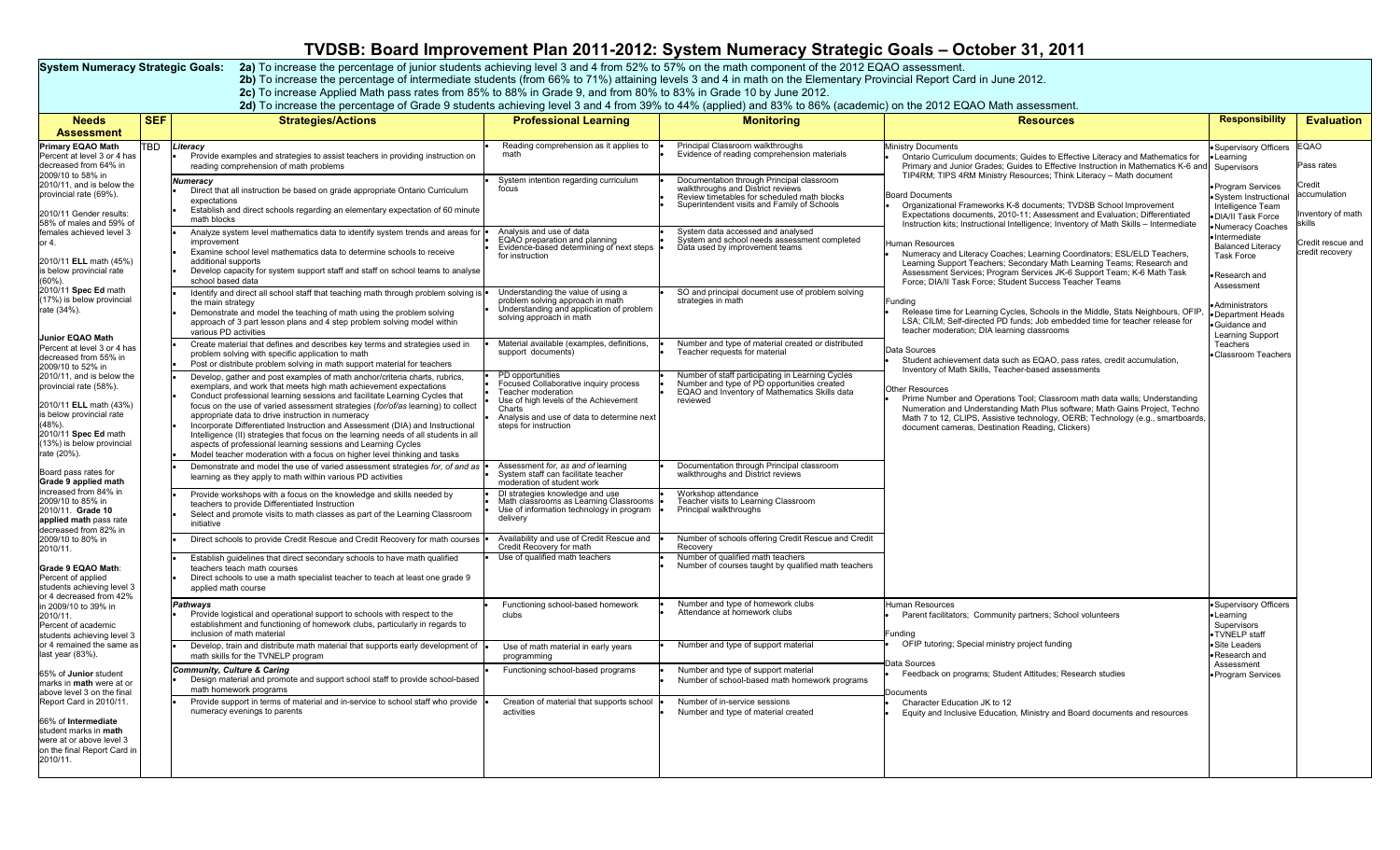## **TVDSB: Board Improvement Plan 2011-2012: System Secondary Strategic Goals – October 31, 2011**

System Secondary Strategic Goals: 3a) To increase the percentage of Grade 9 students attaining 8 credits from 79% to 82% by June 2012.<br>3b) To increase the graduation rates from 70% to 72% for the 4 year rate and from 84% t

| <b>Needs</b><br><b>Assessment</b>                                                                                                                                                                                                                                                                                                                               | <b>SEF</b> | <b>Strategies/Actions</b>                                                                                                                                                                                                                                                                                                                                                                                         | <b>Professional Learning</b>                                                                                                                                                                                                                                                                                                                                                                                                                                                                                                                                                                                             | <b>Monitoring</b>                                                                                                                                                                                                                                                                                                                                                                                                                                             | <b>Resources</b>                                                                                                                                                                                                                                                                                                                                                                                                                                                                                                                                                                                                                                                                                                                                                                                                                                                                                                                                                                                                       | <b>Responsibility</b>                                                                                                                                                                                                                                                                                                                                               | <b>Evaluation</b>                                                                                                                                       |
|-----------------------------------------------------------------------------------------------------------------------------------------------------------------------------------------------------------------------------------------------------------------------------------------------------------------------------------------------------------------|------------|-------------------------------------------------------------------------------------------------------------------------------------------------------------------------------------------------------------------------------------------------------------------------------------------------------------------------------------------------------------------------------------------------------------------|--------------------------------------------------------------------------------------------------------------------------------------------------------------------------------------------------------------------------------------------------------------------------------------------------------------------------------------------------------------------------------------------------------------------------------------------------------------------------------------------------------------------------------------------------------------------------------------------------------------------------|---------------------------------------------------------------------------------------------------------------------------------------------------------------------------------------------------------------------------------------------------------------------------------------------------------------------------------------------------------------------------------------------------------------------------------------------------------------|------------------------------------------------------------------------------------------------------------------------------------------------------------------------------------------------------------------------------------------------------------------------------------------------------------------------------------------------------------------------------------------------------------------------------------------------------------------------------------------------------------------------------------------------------------------------------------------------------------------------------------------------------------------------------------------------------------------------------------------------------------------------------------------------------------------------------------------------------------------------------------------------------------------------------------------------------------------------------------------------------------------------|---------------------------------------------------------------------------------------------------------------------------------------------------------------------------------------------------------------------------------------------------------------------------------------------------------------------------------------------------------------------|---------------------------------------------------------------------------------------------------------------------------------------------------------|
| •Credit accumulation:<br>79% of Grade 9 student<br>achieved 8+ credits in<br>2010/11. This percent is<br>the same as in 2009/10.<br>•11.8% grade 9 students<br>attained 5 credits or less<br>in 2010/11.<br>•There were more<br>females than males who<br>acquired 8+ credits. In<br>2010/11 the difference<br>was 7.8%. In 2009/10,<br>the difference was 5.5% | TBD        | <b>Literacy and Numeracy</b><br>Design and deliver professional development opportunities on how to<br>integrate literacy and numeracy instruction in all content areas<br>Conduct professional development opportunities on how to differentiate<br>instruction and assessment<br>Develop Learning Cycle frameworks and implement protocols for<br>facilitating collaborative planning within and across schools | <b>Creating Strategic Readers</b><br><b>Creating Strategic Writers</b><br>Comic Life<br><b>Balanced Literacy</b><br>Stepping Out (Think Literacy)<br>Job embedded (e.g., Learning Classroom)<br>Design down process<br>Assessment for, of and as learning<br>Instructional Intelligence strategies<br>DI strategies (e.g., RAFT, tiering, learning<br>styles, flexible grouping, shared responsibility<br>for learning)<br>Technology in the classroom (e.g., Techno<br>Math $7$ to $12$ )<br>e-Science Curriculum<br>7 to 9 Math Project<br>Math Learning Teams<br>Focused collaborative inquiry<br>Reflective practice | Type and number of PD opportunities conducted<br>Number of staff participating in PD<br>Number of schools with staff participating in PD<br>opportunities<br>Identification and tracking of DIA strategy<br>implementation (e.g., staff surveys, Learning<br>Classroom follow up sessions)<br>Identification and tracking implementation of<br>technology use<br>Type and number of protocols developed<br>Type and number of collaborative planning sessions | <b>Ministry Documents</b><br>Ontario Curriculum documents; Think Literacy Success; Leading Math Success;<br>Building Pathways to Success; Learning for All; Growing Success; TIPS4RM<br>Resources; Credit recovery memorandums; OSSLC curriculum policy document<br>(PPM No. 127) and amendments<br><b>Board Documents</b><br>Balanced Literacy; Instructional Intelligence; Assessment and Evaluation; TVDSB<br>School Improvement Expectations documents, 2010-11; Differentiated instruction<br>kite<br>Literacy Plans; e-Science Curriculum<br>luman Resources<br>Program Services 7-12 Support Team; System Instructional Intelligence Team;<br>DIA/II Task Force; Math 7-12 Coaches; Intermediate Balanced Literacy Task<br>Force: Literacy Committees<br>undina<br>Release time for Learning Cycles (e.g., CLIPS) and DIA Learning Classroom; DIA<br>Learning classroom TOSA; Technology                                                                                                                        | Supervisory Officers<br><b>Learning Supervisors</b><br>Program Services<br>7-12 Support Team<br>System Instructional<br>Intelligence Team<br>DIA/II Task Force<br>Math 7-12 Coaches<br>Intermediate<br><b>Balanced Literacy</b><br><b>Task Force</b><br><b>Literacy Committees</b><br>·School<br>Administrators<br>Department Heads<br>Guidance<br>Learning Support | Attendance<br>At risk credits<br>Pass rates<br>Credit<br>accumulation<br>EQAO Grade 9<br>Math<br>OSSLT/OSSLC<br>success rates<br><b>Community Hours</b> |
| •2010/11 gap between<br>Grade 9 academic and<br>applied pass rate is 10%<br>.FNMI stats: 2008/09:<br>1046 students, 2009/10:<br>1117 students; 2010/11<br>1161 students.<br>•Dual Credit courses:<br>increase in students from                                                                                                                                  |            | Direct schools on the expectations regarding implementation of credit<br>rescue, credit recovery and OSSLC and monitor their provision                                                                                                                                                                                                                                                                            | Analyzing assessment data<br>Creating rubrics<br>Teacher moderation<br>Assessment for, of and as learning<br>Design down process<br>Credit rescue and recovery guiding principles<br>and eligibility<br>OSSLC quidelines, eligibility and funding                                                                                                                                                                                                                                                                                                                                                                        | facilitated<br>Number of staff participating in collaborative planning<br>Number of schools with staff participating in<br>collaborative planning<br>Number of schools offering credit rescue, credit<br>recovery and OSSLC<br>Number of students eligible for and/or enrolled in<br>credit rescue, credit recovery and OSSLC                                                                                                                                 | ata Sources<br>Student assessment data (e.g., EQAO, OSSLT, pass rates, credit accumulation<br>Inventory of Math Skills); Perceptual data (e.g., DIA surveys); ELL data                                                                                                                                                                                                                                                                                                                                                                                                                                                                                                                                                                                                                                                                                                                                                                                                                                                 | Teachers<br>Classroom Teachers                                                                                                                                                                                                                                                                                                                                      | <b>Graduation Rates</b><br><b>Credit Recovery</b><br>and Credit Rescue                                                                                  |
| 222 (09/10) to 349<br>(10/11). A total of 614<br>credits were granted last<br>year (2010/11).<br><b>-E-Learning enrolment</b>                                                                                                                                                                                                                                   |            | Pathways<br>Develop and implement protocols for facilitating student transitions at<br>different points of their educational career                                                                                                                                                                                                                                                                               | Analysis and use of data<br>Strategies to engage parents/guardians in<br>decision making process<br>Destinations - pathway options<br>Transition plan development                                                                                                                                                                                                                                                                                                                                                                                                                                                        | Type and number of protocols developed<br>Number of schools accessing support to implement<br>protocols (identify type of protocols)                                                                                                                                                                                                                                                                                                                          | <b>Ministry Documents</b><br>Student Success and Learning to 18 documents (e.g., PLAR, SALEP, dual credit<br>cooperative education, work experience, credit recovery, e-learning); Building<br>Pathways to Success; Learning for All; Growing Success; Choices Into Action;<br>Grade 8 to 9 Transitions - resource materials and working documents; FNMI<br>Education Policy Framework; Realizing the Promise of Diversity; Equity and<br>Inclusive Education<br>bard Documents/Communications<br>Action plans (e.g., FNMI, Special Education, ELL, Equity and Inclusive Education<br>IT, Mental Health); Grade 8 student profile resources; Locally developed course<br>materials; FNMI Self Identification policy and procedures; Adult and continuing<br>education policies and procedures; Alternative education policies and procedures;<br>Web based teacher resources and videos for DIA<br>uman Resources<br>Program Services 7-12 Support Team; Student Success Teams; Aboriginal<br><b>Education Advisor</b> | • Supervisory Officers<br>Learning Supervisors<br>Program Services 7-<br>12 Support Team<br>·Student Success<br>Teams<br>Aboriginal Education<br>Advisor<br>Administrators<br>• Department Heads<br>Guidance and<br><b>Student Success</b><br>Teachers<br>Classroom Teachers                                                                                        |                                                                                                                                                         |
| has increased: from<br>1117 in 08/09 to 1873 in<br>09/10 to 2628 in<br>2010/11.<br>•Total students enrolled<br>in School-to-work<br>programs: 1331(5.2%) ir<br>08/09, 1363(5.3%) in                                                                                                                                                                             |            | Establish and communicate expectations regarding pathways and<br>alternative programs that focus on enhancing student learning and<br>monitor their provision                                                                                                                                                                                                                                                     | Assessment for, of and as learning<br>Technology in the classroom<br>Destinations - pathway options<br>Availability of and eligibility for alternative<br>programming<br>My Blue Print training<br>Inquiry based learning (sector projects<br>grades $7$ & $8$ )                                                                                                                                                                                                                                                                                                                                                         | Number of courses by type being offered by schools<br>Number of students enrolled in various courses (e.g.,<br>coop, WI, SHSM)<br>Type and number of alternative programs offered<br>Number of students enrolled in alternative<br>programming                                                                                                                                                                                                                |                                                                                                                                                                                                                                                                                                                                                                                                                                                                                                                                                                                                                                                                                                                                                                                                                                                                                                                                                                                                                        |                                                                                                                                                                                                                                                                                                                                                                     |                                                                                                                                                         |
| 09/10, and 1240(5.0%)<br>in 2010/11.<br>•Total students<br>participating in OYAP<br>has decreased slightly<br>from 678 in 09/10 to 651<br>$2010/11$ .                                                                                                                                                                                                           |            | Develop and implement protocols for facilitating collaborative planning<br>within and across schools                                                                                                                                                                                                                                                                                                              | Focused collaborative inquiry<br>Reflective practice<br>Analyzing assessment data<br>Creating rubrics<br>Teacher moderation<br>Assessment for, of and as learning<br>Design down process                                                                                                                                                                                                                                                                                                                                                                                                                                 | Type and number of protocols developed<br>Type and number of collaborative planning sessions<br>facilitated<br>Number of staff participating in collaborative planning<br>by panel<br>Number of schools with staff participating in<br>collaborative planning                                                                                                                                                                                                 | ınding<br>Self-directed PD funds; Technology (e.g., netbooks, IPOD touches, wireless<br>technology); Student Success Teachers in schools; Student orientation and<br>transition symposiums; Relevant and quality print and on line resources; My Blue<br>Print software; Release time – Grade 8 to 9 Transition; Leadership capacity<br>building (Principals and Department Heads)<br>Data Sources<br>Student assessment and attendance data and accompanying reports (e.g., at risk<br>report grades 9 to 12+)                                                                                                                                                                                                                                                                                                                                                                                                                                                                                                        | Research and<br>Assessment                                                                                                                                                                                                                                                                                                                                          |                                                                                                                                                         |
| •Credit Accumulation:<br>70% of Grade 10<br>students achieved 16+<br>credits in 2010/11. This                                                                                                                                                                                                                                                                   |            | <b>Community, Culture &amp; Caring</b><br>Provide opportunities for parents, students, and community members to<br>offer input into future Board directions (i.e. policies, programming)                                                                                                                                                                                                                          | Parent and student engagement<br>Collaborative decision making<br>Shared responsibility for public education<br>Student leadership initiatives                                                                                                                                                                                                                                                                                                                                                                                                                                                                           | Number and type of opportunities provided<br>Number of participants by role                                                                                                                                                                                                                                                                                                                                                                                   | <b>Ministry Documents</b><br>FNMI Education Policy Framework; Finding Common Ground; Ontario Parent<br>Involvement Policy; Ontario's Equity and Inclusive Education Strategy<br>oard Documents/Communications                                                                                                                                                                                                                                                                                                                                                                                                                                                                                                                                                                                                                                                                                                                                                                                                          | Supervisory Officers<br><b>Learning Supervisors</b>                                                                                                                                                                                                                                                                                                                 |                                                                                                                                                         |
| is an increase from 69%<br>in 2009/10.<br>•OSSLT 2010/11: 91%<br>students fully<br>participating vs. 93% for<br>the Province.<br>.The 2010/11: 4 yr grad<br>rate increased to 70%<br>compared to 69% in<br>09/10. 5 yr grad rate<br>remained the same at<br>84% compared to 09/10                                                                               |            | Develop student achievement action plans that address achievement<br>gaps for identified groups (e.g., FNMI, ELLs, special needs, gender)<br>Provide training and support for the integration of character education in<br>all school and classroom activities                                                                                                                                                    | Culturally appropriate assessment and<br>instructional practices<br>Differentiated instructional and assessment<br>practices<br>Equity and Inclusive Education Policy and<br>Procedures and instructional strategies<br>Safe Schools policies and procedures                                                                                                                                                                                                                                                                                                                                                             | Type of plans developed<br>Number of individuals involved in developing plans by<br>role<br>Type of strategies/initiatives identified to reduce<br>achievement gaps                                                                                                                                                                                                                                                                                           | FNMI Self Identification policy and procedures; Equity and Inclusive Education<br>policy and procedures; Communications - newsletters, media releases, interviews; $\bullet$ Home and School<br>Safe School Action Plan: Character Education JK to 12<br><b>Human Resources</b><br>Home and School Council members; Action Plan committee members; TVPIC<br>members; SEAC members; Safe Schools Action Teams<br>undina<br>Student Voice Conference; Speak Up Projects; Community consultation; Violence<br>prevention programming<br>ata Sources<br>Student assessment data; Perceptual data (student, parents, community<br>members); Safe Schools survey data; ELL data                                                                                                                                                                                                                                                                                                                                              | <b>Committee Chairs</b><br>Council<br>Action Plans<br>•TVPIC<br>$\bullet$ SEAC<br>·School<br>Administrators                                                                                                                                                                                                                                                         |                                                                                                                                                         |